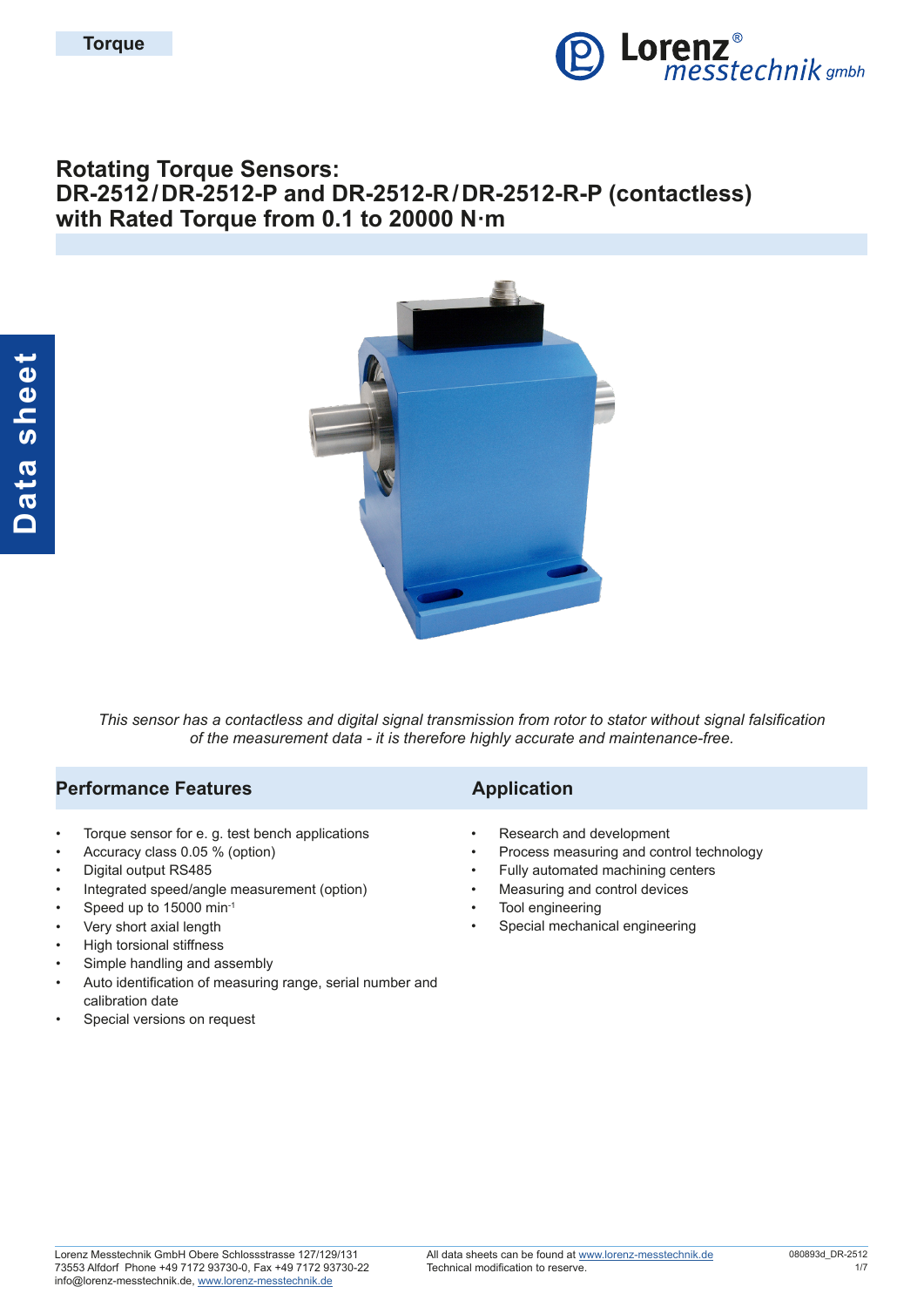### **Dimensions of DR-2512/DR-2512-P and DR-2512-R/DR-2512-R-P in mm**



| Rated Torque [N·m] | Weight [kg] |
|--------------------|-------------|
| 0.1/0.2/0.5/1      |             |



|                    | Dimensions [mm] |    |    |    |                |  |  |  |
|--------------------|-----------------|----|----|----|----------------|--|--|--|
| Rated Torque [N·m] |                 |    | ØD |    | Weight<br>[kg] |  |  |  |
| 2/5                | 107.5           | 18 |    | 17 | 0.8            |  |  |  |
| 10                 | 107.5           | 18 | 10 | 17 | 0.8            |  |  |  |
| 20/30              | 111.5           | 20 | 18 | 18 | 0.9            |  |  |  |
| 50/100             | 147.5           | 38 | 18 | 36 | 1.0            |  |  |  |

**Lorenz Messtechnik GmbH** Obere Schlossstrasse 127/129/131 73553 Alfdorf Phone +49 7172 93730-0, Fax +49 7172 93730-22 info@lorenz-messtechnik.de, [www.lorenz-messtechnik.de](https://www.lorenz-messtechnik.de)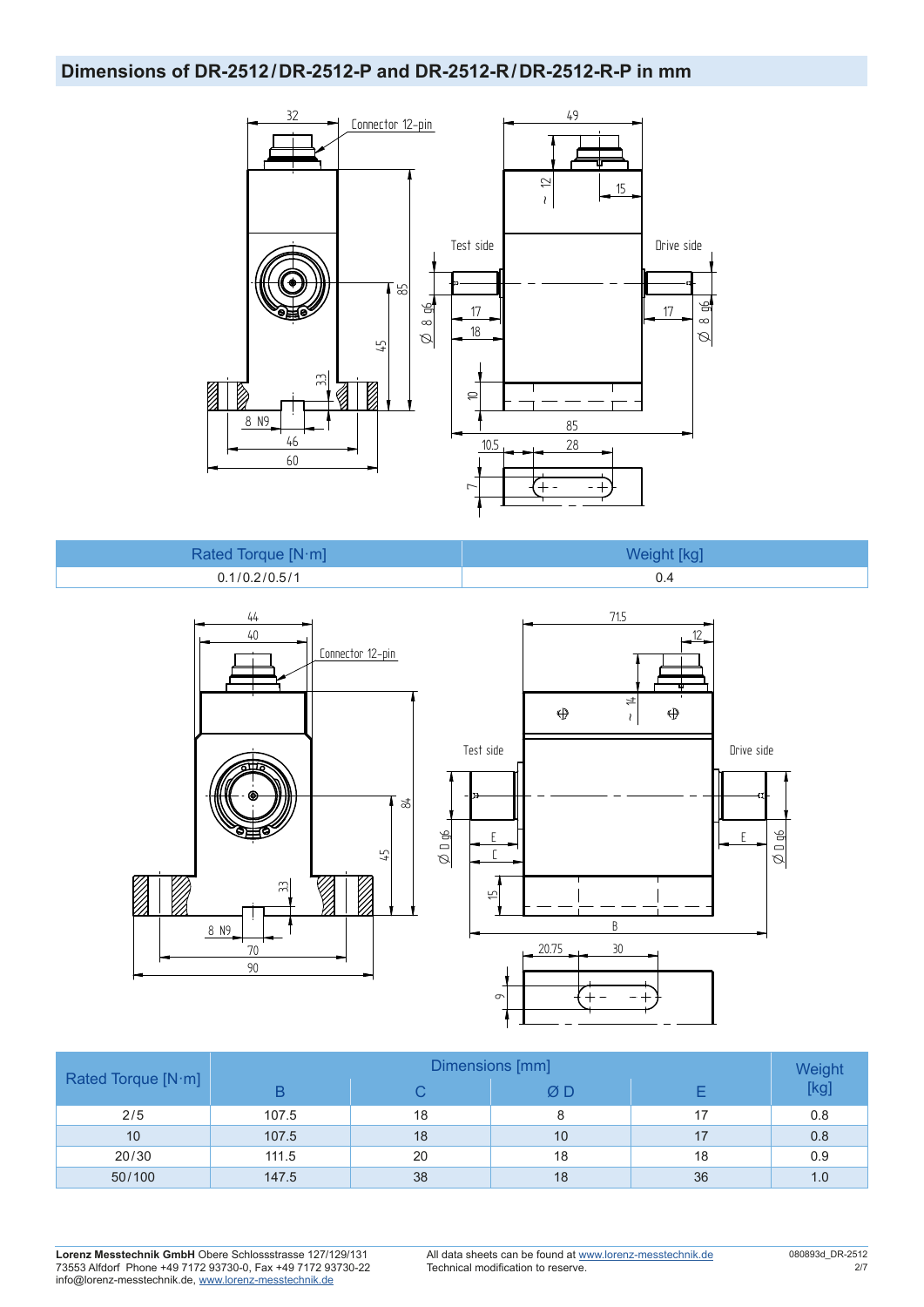# **Dimensions of DR-2512/DR-2512-P and DR-2512-R/DR-2512-R-P in mm**



| <b>Rated Torque</b> |     |      |     |     |     |     | Dimensions [mm] |     |    |     |    |     |    |    | Weight |
|---------------------|-----|------|-----|-----|-----|-----|-----------------|-----|----|-----|----|-----|----|----|--------|
| $[N\cdot m]$        | B   |      | ØΩ  | F   | E   | G.  | Н               |     |    |     |    | M   |    | Þ  | [kg]   |
| 200/500             | 217 | 43.5 | 32  | 38  | 130 | 115 | 190.4           | 112 | 20 | 175 | 30 | 145 | 11 | 5  | 8.9    |
| 1000                | 262 | 66   | 50  | 58  | 130 | 115 | 190.4           | 112 | 20 | 175 | 30 | 145 | 11 | 5  | 10.3   |
| 2000/5000           | 377 | 121  | 70  | 110 | 135 | 139 | 251.5           | 160 | 25 | 207 | 36 | 173 | 13 | 5  | 19.0   |
| 10000/20000         | 470 | 140  | 110 | 120 | 190 | 210 | 343             | 215 | 40 | 300 | 45 | 260 |    | 15 | 69.0   |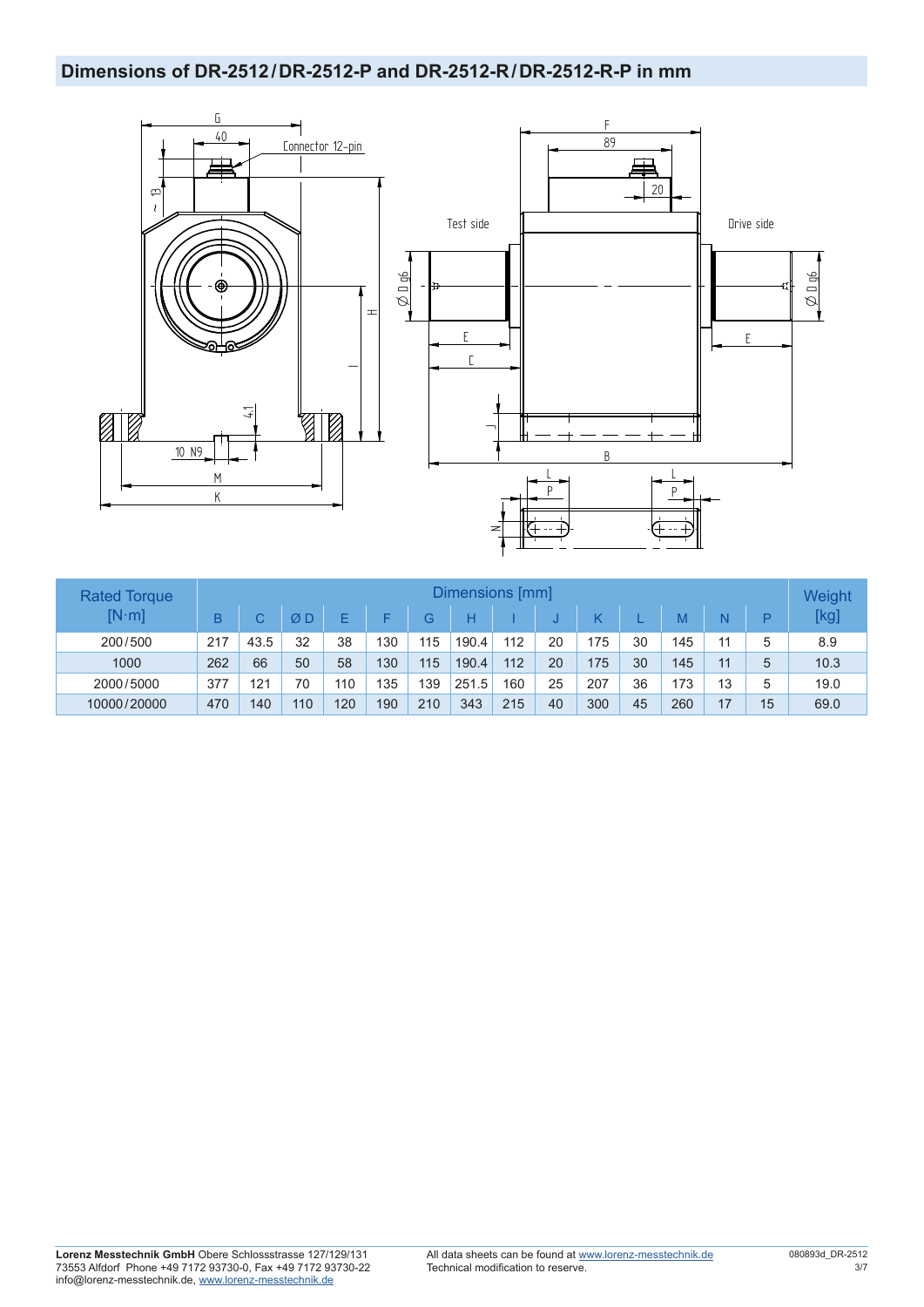# **Dimensions of Version with Feather Keys in mm**



|                            | Dimensions [mm] |     |     |     |                          |      |  |  |  |
|----------------------------|-----------------|-----|-----|-----|--------------------------|------|--|--|--|
| Rated Torque $[N \cdot m]$ | B               | ØD  | Е   |     | Feather Key <sup>1</sup> | [kg] |  |  |  |
| 0.1/0.2/0.5/1              | 85              | 8   | 17  | 14  | $2 \times 2 \times 14$   | 0.4  |  |  |  |
| 2/5                        | 107.5           | 8   | 17  | 14  | $2 \times 2 \times 14$   | 0.8  |  |  |  |
| 10                         | 107.5           | 10  | 17  | 14  | $3 \times 3 \times 14$   | 0.8  |  |  |  |
| 20/30                      | 111.5           | 18  | 18  | 14  | $6 \times 6 \times 14$   | 0.9  |  |  |  |
| 50/100                     | 147.5           | 18  | 36  | 30  | $6 \times 6 \times 30$   | 1.0  |  |  |  |
| 200/500                    | 217             | 32  | 38  | 36  | $10 \times 8 \times 36$  | 8.9  |  |  |  |
| 1000                       | 262             | 50  | 58  | 50  | $14 \times 9 \times 50$  | 10.3 |  |  |  |
| 2000/5000                  | 377             | 70  | 110 | 100 | 20 x 12 x 100            | 19.0 |  |  |  |
| 10000 / 20000              | 570             | 110 | 170 | 160 | 28 x 16 x 160            | 69.0 |  |  |  |

# **Connection Assignment**

| 12-pin |              | DR-2512/DR-2512-P and DR-2512-R/DR-2512-R-P |
|--------|--------------|---------------------------------------------|
| Pin A  | <b>NC</b>    |                                             |
| Pin B  | <b>NC</b>    |                                             |
| Pin C  | <b>NC</b>    |                                             |
| Pin D  | <b>NC</b>    | ٠                                           |
| Pin E  | Supply (GND) | 0V                                          |
| Pin F  | Supply $(+)$ | 12  28VDC                                   |
| Pin G  | <b>NC</b>    |                                             |
| Pin H  | <b>NC</b>    | ۰                                           |
| Pin J  | <b>RS485</b> | RS485 (-)                                   |
| Pin K  | <b>NC</b>    |                                             |
| Pin L  | <b>RS485</b> | $RS485 (+)$                                 |
| Pin M  | Shielding    |                                             |



<sup>&</sup>lt;sup>1</sup> Calculated load type for feather key: single side light shocks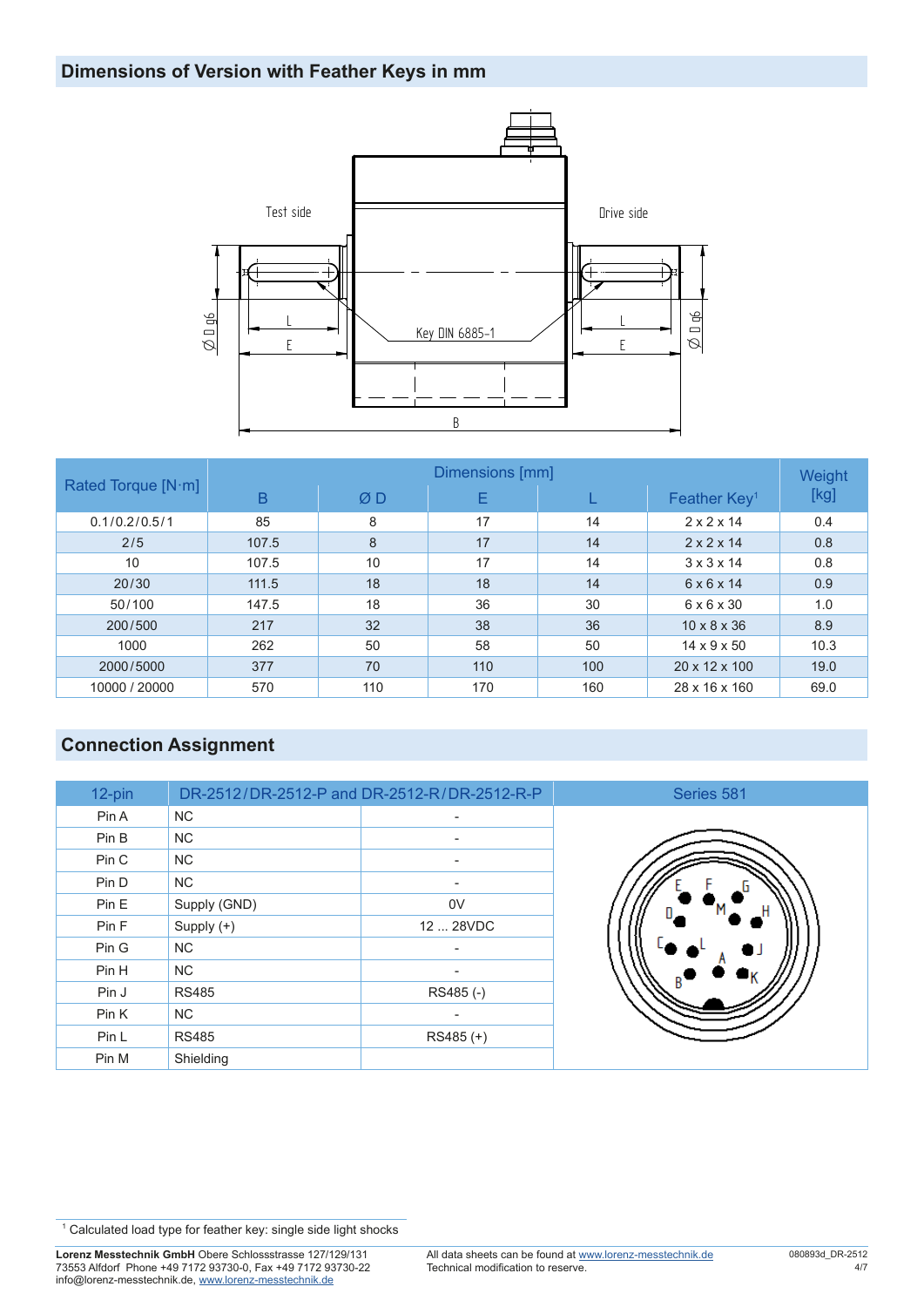### **Technical Data acc. to VDI/VDE/DKD 2639**

| <b>Torque Sensor</b>                                           |                          | DR-2512/DR-2512-P     | DR-2512-R/DR-2512-R-P |  |  |
|----------------------------------------------------------------|--------------------------|-----------------------|-----------------------|--|--|
| Rated torque M <sub>nom</sub>                                  | $N \cdot m$              | 0.120000              | 0.11000               |  |  |
| Accuracy class                                                 | % M <sub>nom</sub>       | 0.1 (optional 0.05)   | 0.2                   |  |  |
| Relative repeatability error in unchanged mounting position b' | % M <sub>nom</sub>       | ±0.02                 | ±0.04                 |  |  |
| Rated range of supply voltage                                  | <b>VDC</b>               |                       | 1228                  |  |  |
| Current consumption                                            | mA                       |                       | $\leq 60$             |  |  |
| Output signal                                                  | digits                   |                       | ±25000                |  |  |
| Control signal excitation                                      |                          | per software          |                       |  |  |
| Sample rate                                                    | 5<br>kSample/s           |                       |                       |  |  |
| Electrical connection                                          |                          | 12-pin series $581^2$ |                       |  |  |
| Reference temperature Tref                                     | $^{\circ}C$              | 23                    |                       |  |  |
| Rated temperature range                                        | $^{\circ}C$              | 545                   |                       |  |  |
| Operating temperature range                                    | $^{\circ}C$              |                       | 060                   |  |  |
| Storage temperature range                                      | $^{\circ}C$              |                       | $-1070$               |  |  |
| Temperature effect on zero signal $TK_0$                       | % $M_{\text{nom}}/10 K$  | ±0.2                  | ±0.3                  |  |  |
| Temperature effect on characteristic value $TK_C$              | % M <sub>nom</sub> /10 K | ±0.1                  | ±0.15                 |  |  |
| Maximum operating torque $M_G$ (static)                        | % M <sub>nom</sub>       | 150                   |                       |  |  |
| Torque limit M <sub>max</sub> (static)                         | % M <sub>nom</sub>       | 200                   |                       |  |  |
| Breaking torque $M_{\rm B}$ (static)                           | % M <sub>nom</sub>       | >300                  |                       |  |  |
| Permissible oscillation stress when subjected to torque Mdf    | % M <sub>nom</sub>       | 70 (peak-to-peak)     |                       |  |  |
| Level of protection                                            |                          | <b>IP50</b>           |                       |  |  |

| Article-No.<br>DR-2512 | Article-No.<br>$DR-2512-P^3$ | Torque<br>$\begin{bmatrix} \mathbf{N} \cdot \mathbf{m} \end{bmatrix}$<br>Rated | nit Speed<br>[min <sup>-1</sup> ]<br>Limit | Rate<br>[N·m/rad]<br>Spring | <b>Mass Moment of Inertia</b><br>$\left[\text{kg}\cdot\text{m}^2\right]^4$<br><b>Drive Side</b><br><b>Test Side</b> |           | Axial Force<br>Limit [N] | Force<br>Limit [N]<br>Lateral |
|------------------------|------------------------------|--------------------------------------------------------------------------------|--------------------------------------------|-----------------------------|---------------------------------------------------------------------------------------------------------------------|-----------|--------------------------|-------------------------------|
| 104183                 | 115698                       | 0.1                                                                            | 15000                                      | $1.8E + 01$                 | 1.9E-06                                                                                                             | 2.8E-07   | 30                       | 0.9                           |
| 104184                 | 115699                       | 0.2                                                                            | 15000                                      | $1.8E + 01$                 | 1.9E-06                                                                                                             | 2.8E-07   | 30                       | 1.2                           |
| 104185                 | 115700                       | 0.5                                                                            | 15000                                      | $1.2E + 02$                 | 1.9E-06                                                                                                             | 2.8E-07   | 30                       | 2.9                           |
| 104186                 | 115701                       | $\mathbf{1}$                                                                   | 15000                                      | $1.2E + 02$                 | $2.0E-06$                                                                                                           | 2.8E-07   | 30                       | 2.9                           |
| 104187                 | 115702                       | $\overline{2}$                                                                 | 12000                                      | $4.4E + 02$                 | 1.0E-05                                                                                                             | $8.1E-06$ | 62                       | 8.5                           |
| 104188                 | 115703                       | 5                                                                              | 12000                                      | $4.4E + 02$                 | 1.0E-05                                                                                                             | 8.1E-06   | 62                       | 8.5                           |
| 104189                 | 115704                       | 10                                                                             | 12000                                      | $1.7E + 03$                 | 1.0E-05                                                                                                             | 8.2E-06   | 62                       | 28                            |
| 104191                 | 115705                       | 20                                                                             | 12000                                      | $4.5E + 03$                 | $1.2E-05$                                                                                                           | 9.9E-06   | 62                       | 43                            |
| 104213                 | 115706                       | 30                                                                             | 12000                                      | $4.5E + 03$                 | 1.2E-05                                                                                                             | 9.9E-06   | 62                       | 65                            |
| 104192                 | 115707                       | 50                                                                             | 12000                                      | $8.5E + 03$                 | 1.3E-05                                                                                                             | $1.2E-05$ | 62                       | 64                            |
| 104193                 | 110642                       | 100                                                                            | 12000                                      | $8.4E + 03$                 | 1.3E-05                                                                                                             | 1.2E-05   | 62                       | 64                            |
| 104194                 | 115708                       | 200                                                                            | 7000                                       | $9.2E + 04$                 | 1.3E-03                                                                                                             | 8.0E-04   | 760                      | 350                           |
| 104195                 | 114190                       | 500                                                                            | 7000                                       | $9.2E + 04$                 | 1.3E-03                                                                                                             | 8.0E-04   | 760                      | 420                           |
| 104196                 | 115709                       | 1000                                                                           | 7000                                       | $3.1E + 05$                 | 1.6E-03                                                                                                             | $1.1E-03$ | 760                      | 800                           |
| 104197                 | 115710                       | 2000                                                                           | 5500                                       | $7.2E + 05$                 | 5.3E-03                                                                                                             | 4.3E-03   | 1100                     | 860                           |
| 104198                 | 115711                       | 5000                                                                           | 5500                                       | $8.0E + 05$                 | 5.4E-03                                                                                                             | 4.3E-03   | 1100                     | 860                           |
| 107499                 | 115712                       | 10000                                                                          | 3500                                       | $3.1E + 06$                 | 4.0E-02                                                                                                             | 3.7E-02   | 2800                     | 2300                          |
| 109686                 | 115713                       | 20000                                                                          | 3500                                       | $3.7E + 06$                 | 4.0E-02                                                                                                             | 3.8E-02   | 2800                     | 2300                          |

<sup>&</sup>lt;sup>2</sup> Female cable connector in scope of delivery at first delivery<br><sup>3</sup> Version "-P" feather key<br><sup>4</sup> Without option speed/angle measurement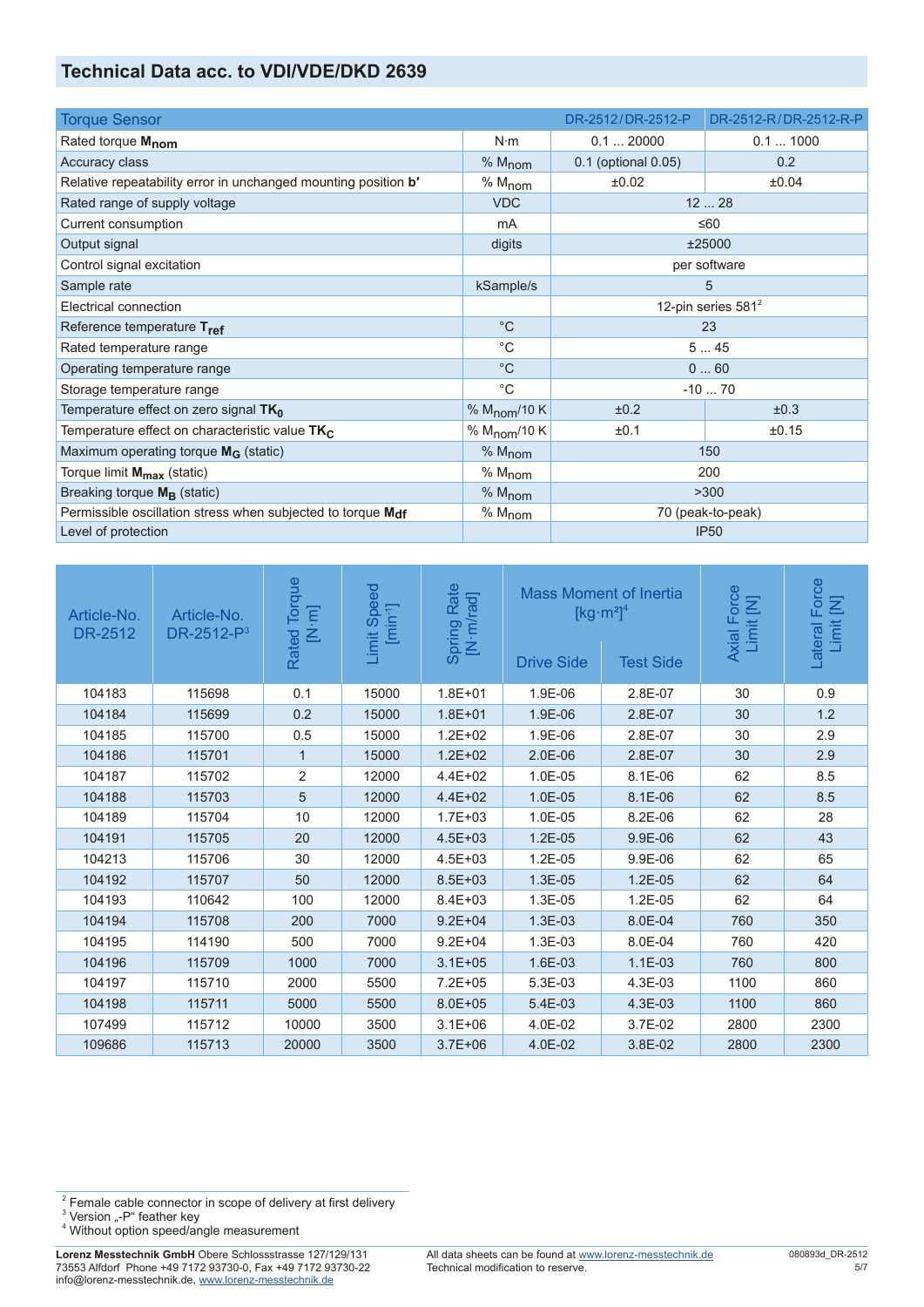# **Technical Data acc. to VDI/VDE/DKD 2639 (continued)**

| Article-No.<br>DR-2512-R <sup>5</sup> | Article-No.<br>DR-2512-R-P <sup>3</sup> | <b>Torque</b><br>$\overline{E}$<br>叾<br>Rated | $\overline{6}$<br>Sper<br>$[min^{-1}]$<br>Limit | Rate<br>[N·m/rad]<br>Spring | Mass Moment of Inertia<br>$[kg·m2]$ <sup>4</sup><br><b>Drive Side</b> | <b>Test Side</b> | orce<br>Σ<br>Axial Fo<br>Limit | 乞<br>Limit<br>ateral<br>Force |
|---------------------------------------|-----------------------------------------|-----------------------------------------------|-------------------------------------------------|-----------------------------|-----------------------------------------------------------------------|------------------|--------------------------------|-------------------------------|
| 108723                                | 115684                                  | 0.1                                           | 15000                                           | $1.8E + 01$                 | 1.9E-06                                                               | 2.8E-07          | 30                             | 0.9                           |
| 108724                                | 115685                                  | 0.2                                           | 15000                                           | $1.8E + 01$                 | 1.9E-06                                                               | 2.8E-07          | 30                             | 1.2                           |
| 108725                                | 115686                                  | 0.5                                           | 15000                                           | $1.2E + 02$                 | 1.9E-06                                                               | 2.8E-07          | 30                             | 2.9                           |
| 108726                                | 115687                                  |                                               | 15000                                           | $1.2E + 02$                 | $2.0E-06$                                                             | 2.8E-07          | 30                             | 2.9                           |
| 108727                                | 115688                                  | 2                                             | 12000                                           | $4.4E + 02$                 | 1.0E-05                                                               | 8.1E-06          | 62                             | 8.5                           |
| 108728                                | 115689                                  | 5                                             | 12000                                           | $4.4E + 02$                 | 1.0E-05                                                               | 8.1E-06          | 62                             | 8.5                           |
| 108729                                | 115690                                  | 10                                            | 12000                                           | $1.7E + 03$                 | 1.0E-05                                                               | 8.2E-06          | 62                             | 28                            |
| 108731                                | 113335                                  | 20                                            | 12000                                           | $4.5E + 03$                 | $1.2E-05$                                                             | 9.9E-06          | 62                             | 43                            |
| 108820                                | 115691                                  | 30                                            | 12000                                           | $4.5E + 03$                 | 1.2E-05                                                               | 9.9E-06          | 62                             | 65                            |
| 108732                                | 110204                                  | 50                                            | 12000                                           | $8.5E + 03$                 | 1.3E-05                                                               | $1.2E-05$        | 62                             | 64                            |
| 108733                                | 115693                                  | 100                                           | 12000                                           | $8.4E + 03$                 | 1.3E-05                                                               | 1.2E-05          | 62                             | 64                            |
| 108734                                | 115694                                  | 200                                           | 7000                                            | $9.2E + 04$                 | 1.3E-03                                                               | 8.0E-04          | 760                            | 350                           |
| 108735                                | 115695                                  | 500                                           | 7000                                            | $9.2E + 04$                 | 1.3E-03                                                               | 8.0E-04          | 760                            | 420                           |
| 108736                                | 115696                                  | 1000                                          | 7000                                            | $3.1E + 0.5$                | 1.6E-03                                                               | $1.1E-03$        | 760                            | 800                           |

# **Options**

| Article-No.         | <b>Description</b>                    |                         |  |  |  |  |
|---------------------|---------------------------------------|-------------------------|--|--|--|--|
| 101695              | Accuracy class                        | 0.05 % M <sub>nom</sub> |  |  |  |  |
| 115391              | Speed/angle measurement, RS485        |                         |  |  |  |  |
|                     | Speed resolution                      | 1 min $-1$              |  |  |  |  |
|                     | Speed accuracy                        |                         |  |  |  |  |
|                     | Angle of rotation resolution          | 0.25 degree             |  |  |  |  |
|                     | Output signal speed/angle of rotation | $±32511$ digits         |  |  |  |  |
| 118789 <sup>6</sup> | Speed measurement, RS485              |                         |  |  |  |  |
|                     | Speed resolution                      | 1 min $-1$              |  |  |  |  |
|                     | Speed accuracy                        | 1 % full scale ±1 digit |  |  |  |  |
|                     | Output signal speed                   | $±32511$ digits         |  |  |  |  |
| 106154              | Control signal                        | 50 % M <sub>nom</sub>   |  |  |  |  |
| 100739              | Control signal                        | 80 % M <sub>nom</sub>   |  |  |  |  |

#### **Calibrations**

| Article-No. | <b>Description</b>                                                       |              |
|-------------|--------------------------------------------------------------------------|--------------|
| 400676      | Linearity diagram in accordance to factory standard                      | 25 % steps   |
| 400664      | Linearity diagram in accordance to factory standard                      | 10 $%$ steps |
| 400961      | Proprietary calibration acc. to VDI/VDE 2646                             | 3 steps      |
| 400700      | Proprietary calibration acc. to VDI/VDE 2646                             | 5 steps      |
| 400688      | Proprietary calibration acc. to VDI/VDE 2646                             | 8 steps      |
| 401023      | Proprietary calibration for the angle of rotation acc. to VDI/VDE 2648-1 |              |
|             | DAkkS-Calibration / Standard on request                                  |              |

 $^3$  Version "-P" feather key

4 Without option speed/angle measurement

<sup>5</sup> Version "-R" accuracy class 0.2% M<sub>nom</sub><br>6 Rated torque >10000 N·m

Rated torque ≥10000 N·m